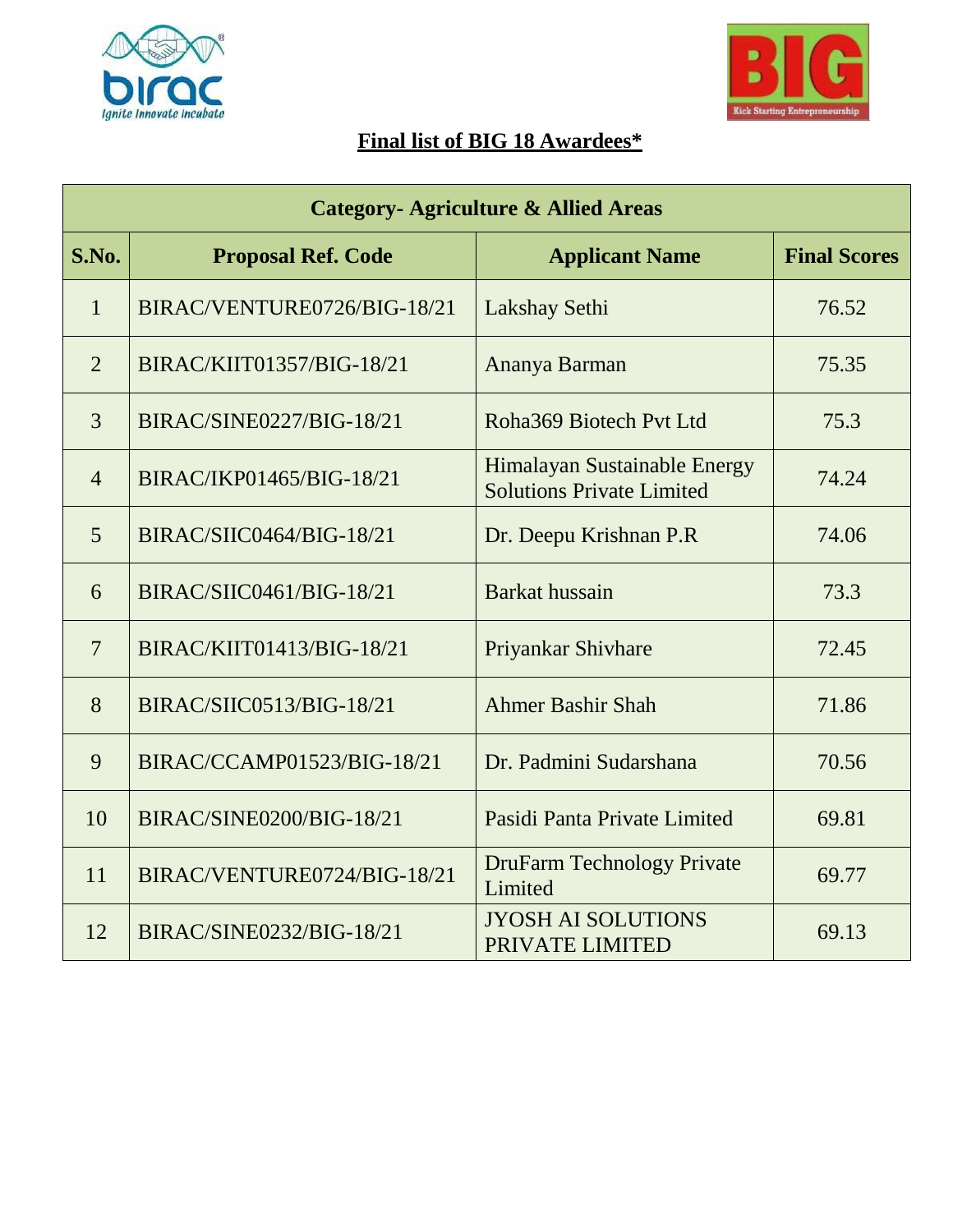



## **Category- Diagnostics**

| S.No.          | <b>Proposal Ref. Code</b>   | <b>Applicant Name</b>                          | <b>Final Scores</b> |
|----------------|-----------------------------|------------------------------------------------|---------------------|
| $\mathbf{1}$   | BIRAC/VENTURE0709/BIG-18/21 | Neuome Technologies Pvt. Ltd.                  | 85.7                |
| 2              | BIRAC/VENTURE0711/BIG-18/21 | <b>Radish Kumar</b><br>Balasubramanium         | 85.37               |
| 3              | BIRAC/CCAMP01449/BIG-18/21  | Mangaiarkarasi Asokan                          | 84.86               |
| $\overline{4}$ | BIRAC/SINE0260/BIG-18/21    | <b>Santosh Bothe</b>                           | 84.52               |
| $\overline{5}$ | BIRAC/VENTURE0743/BIG-18/21 | <b>Utopic Tech Pvt Ltd</b>                     | 83.67               |
| 6              | BIRAC/KIIT01427/BIG-18/21   | <b>Krakel Healthcare PVT LTD</b>               | 82.83               |
| $\overline{7}$ | BIRAC/CCAMP01425/BIG-18/21  | Giftolexia Solutions Pyt. Ltd                  | 82.73               |
| 8              | BIRAC/IKP01464/BIG-18/21    | Partima Solanki                                | 81.86               |
| 9              | BIRAC/CCAMP01489/BIG-18/21  | <b>Avyantra Health Technologies</b><br>Pvt Ltd | 80.97               |
| 10             | BIRAC/CCAMP01424/BIG-18/21  | <b>4basecare Genomics Private</b><br>Limited   | 78.97               |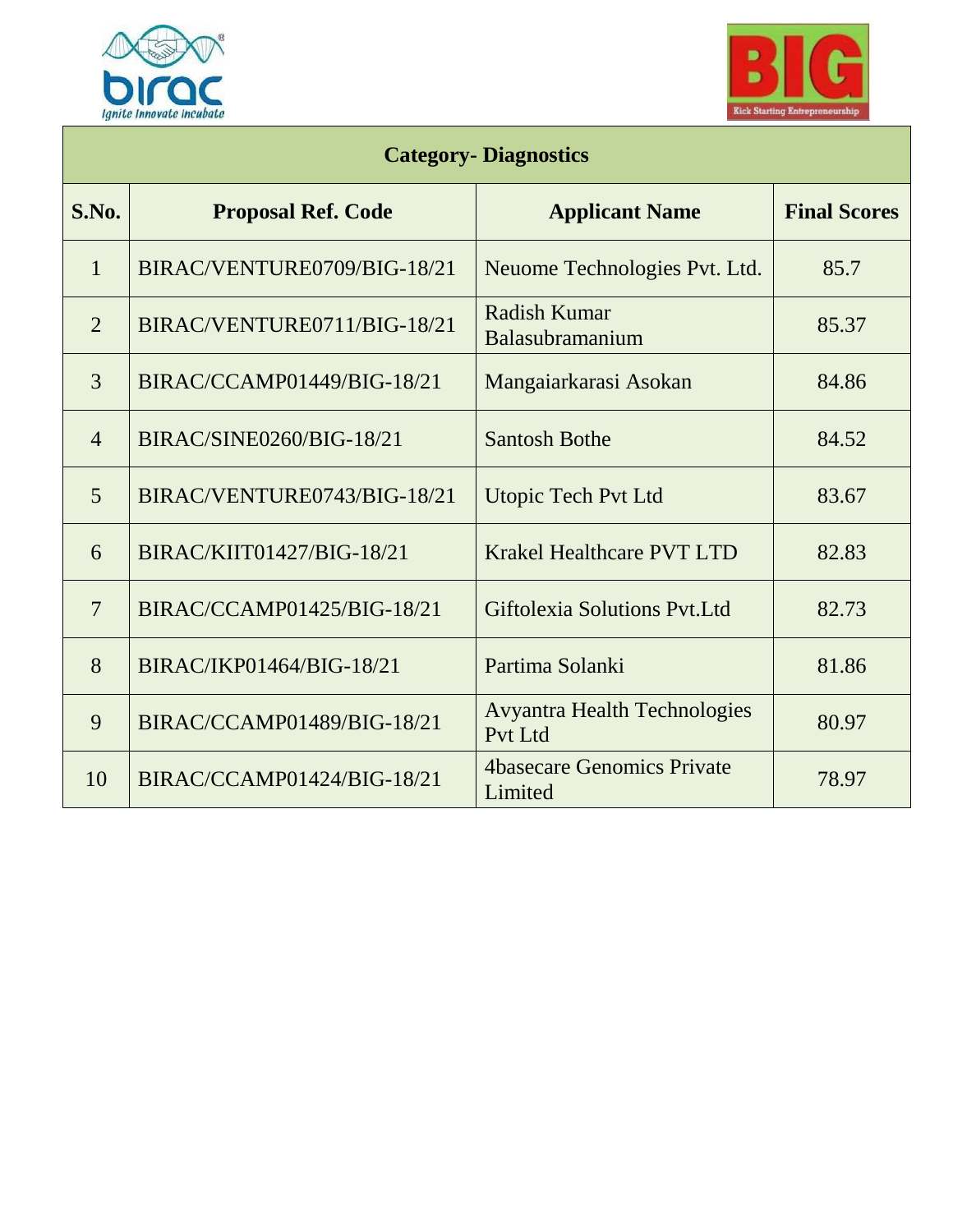



| <b>Category- Drugs &amp; Drug Delivery</b> |                            |                                               |                     |
|--------------------------------------------|----------------------------|-----------------------------------------------|---------------------|
| S.No.                                      | <b>Proposal Ref. Code</b>  | <b>Applicant Name</b>                         | <b>Final Scores</b> |
| $\mathbf{1}$                               | BIRAC/KIIT01386/BIG-18/21  | Atul Anand Bajoria                            | 82.54               |
| 2                                          | BIRAC/IKP01471/BIG-18/21   | <b>LAMARK BIOTECH</b><br>PRIVATE LIMITED      | 81.52               |
| 3                                          | BIRAC/SIIC0504/BIG-18/21   | Shilpee Jain                                  | 80.59               |
| $\overline{4}$                             | BIRAC/IKP01441/BIG-18/21   | <b>MESTASTOP SOLUTIONS</b><br>PVT. LTD.       | 80.33               |
| 5                                          | BIRAC/CCAMP01553/BIG-18/21 | <b>SWALAVA ENTERPRISES</b><br>PRIVATE LIMITED | 79.81               |
| 6                                          | BIRAC/KIIT01346/BIG-18/21  | <b>MADHULEKHA GOGOI</b>                       | 78.92               |
| $\overline{7}$                             | BIRAC/KIIT01337/BIG-18/21  | ProCyto Labs Pvt. Ltd.                        | 78.73               |
| 8                                          | BIRAC/SIIC0491/BIG-18/21   | <b>Irfan Qayoom</b>                           | 78.62               |
| 9                                          | BIRAC/KIIT01385/BIG-18/21  | <b>Balu Ranganathan</b>                       | 78.46               |
| 10                                         | BIRAC/SINE0209/BIG-18/21   | <b>AMATERASU</b><br><b>LIFESCIENCES LLP</b>   | 77.76               |
| 11                                         | BIRAC/CCAMP01555/BIG-18/21 | Pooja Munnilal Tiwari                         | 77.56               |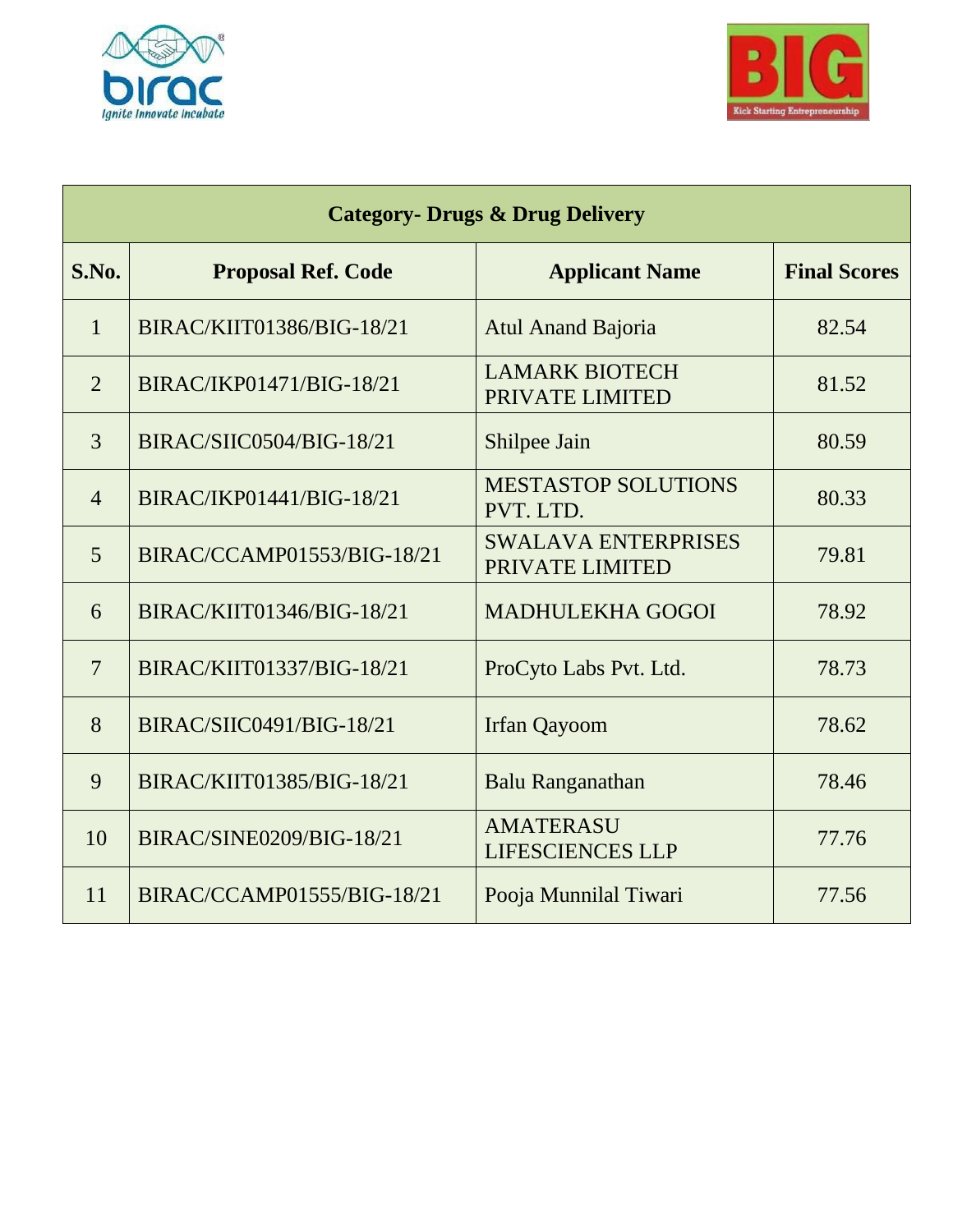

F



| Category- Industrial Biotechnology, Clean Energy & Environment |                           |                                              |                     |
|----------------------------------------------------------------|---------------------------|----------------------------------------------|---------------------|
| S.No.                                                          | <b>Proposal Ref. Code</b> | <b>Applicant Name</b>                        | <b>Final Scores</b> |
| $\mathbf{1}$                                                   | BIRAC/KIIT01373/BIG-18/21 | <b>REFANA SHAHUL</b>                         | 86.23               |
| $\overline{2}$                                                 | BIRAC/KIIT01415/BIG-18/21 | <b>JAS Biotech LLP</b>                       | 86.13               |
| 3                                                              | BIRAC/KIIT01414/BIG-18/21 | <b>General Thiyam</b>                        | 86.11               |
| $\overline{4}$                                                 | BIRAC/KIIT01412/BIG-18/21 | Bariflo-labs Private limited                 | 86.06               |
| 5                                                              | BIRAC/KIIT01388/BIG-18/21 | S. Naganandhini                              | 84.78               |
| 6                                                              | BIRAC/KIIT01336/BIG-18/21 | Chingakham chinglenthoiba                    | 84.69               |
| $\overline{7}$                                                 | BIRAC/FITT0930/BIG-18/21  | <b>Ranu Nayak</b>                            | 83.63               |
| 8                                                              | BIRAC/FITT0947/BIG-18/21  | <b>Parul Chugh</b>                           | 83.55               |
| 9                                                              | BIRAC/KIIT01422/BIG-18/21 | PepThera Laboratories Private<br>Limited     | 80.72               |
| 10                                                             | BIRAC/KIIT01425/BIG-18/21 | Palletize-Green Tech Private<br><b>LTD</b>   | 80.2                |
| 11                                                             | BIRAC/IKP01416/BIG-18/21  | <b>S A VARDHAN KISHORE</b><br><b>NALAM</b>   | 79.68               |
| 12                                                             | BIRAC/KIIT01339/BIG-18/21 | <b>Inventus Bioenergy Private</b><br>Limited | 79.36               |